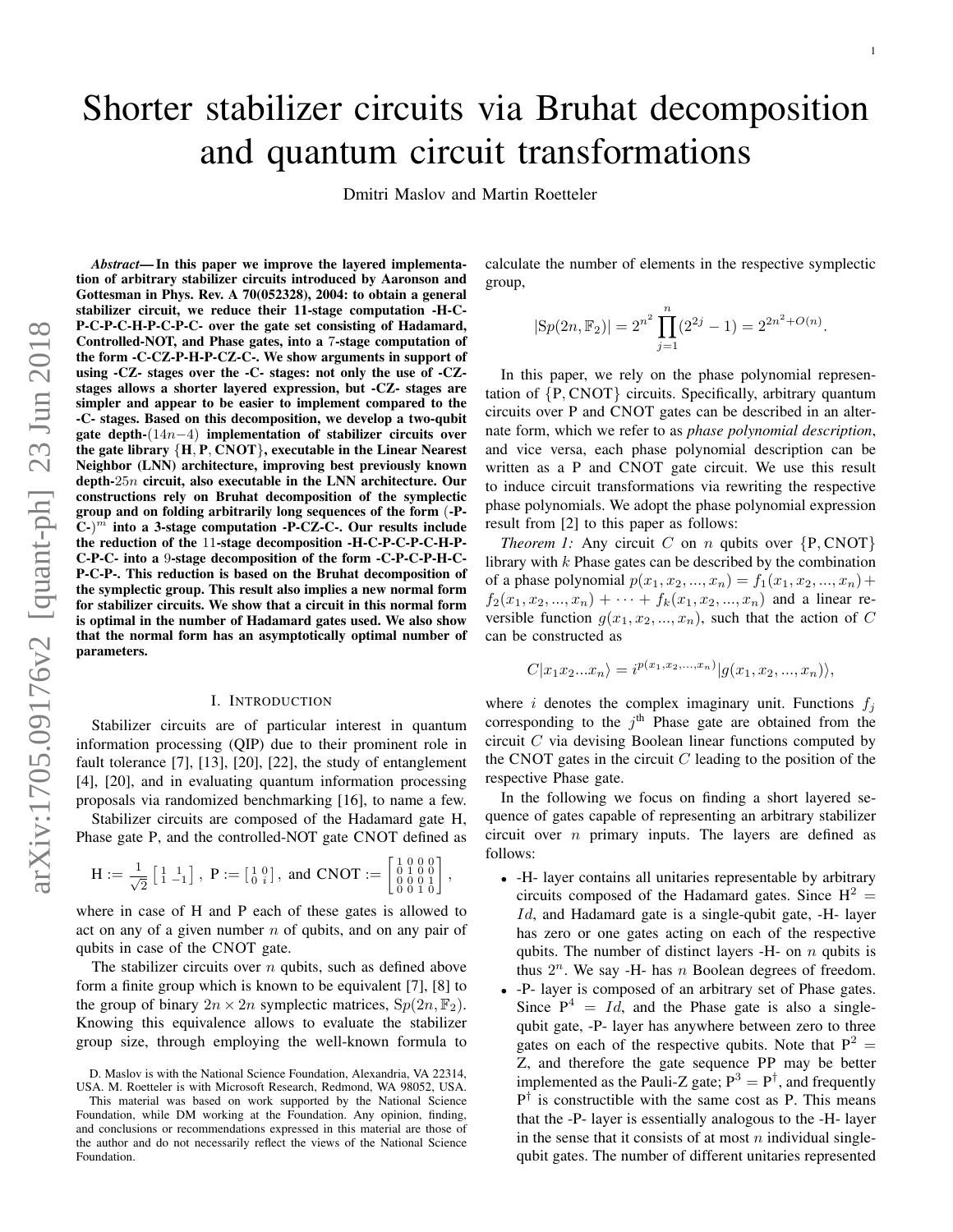by -P- layers on *n* qubits is  $2^{2n}$ . We say -P- has  $2n$ Boolean degrees of freedom.

- -C- layer contains all unitaries computable by the CNOT gates. The number of different -C- layers corresponds to the number of affine linear reversible functions, and it is equal to  $\prod^{n-1}$  $j=0$  $(2^{n} - 2^{j}) = 2^{n^{2} + O(n)}$  [21]. We say -C- has
	- $n^2 + O(n)$  Boolean degrees of freedom.
- -CZ- layer contains all unitaries computable by the CZ gates, where CZ gate is defined as

$$
\text{CZ} := \left[ \begin{smallmatrix} 1 & 0 & 0 & 0 \\ 0 & 1 & 0 & 0 \\ 0 & 0 & 1 & 0 \\ 0 & 0 & 0 & -1 \end{smallmatrix} \right]
$$

.

Since all CZ gates commute, and due to CZ being selfinverse, *i.e.*,  $CZ^2 = Id$ , the number of different unitaries computable by -CZ- layers is  $\prod_{j=1}^{n}$  $2^{n-j} = 2^{\frac{n^2}{2} + O(n)}$ . We

say -CZ- has  $\frac{n^2}{2} + O(n)$  Boolean degrees of freedom.

Observe that the above count of the degrees of freedom suggests that -P- and -H- layers are "simple". Indeed, each requires no more than the linear number of single-qubit gates to be constructed via a circuit. The number of the degrees of freedom in -C- and -CZ- stages is quadratic in  $n$ . Other than the two-qubit gates often being more expensive than the single-qubit gates [10], [15], the comparison of the degrees of freedom suggests that we will need more of the respective gates to construct each such stage. The -CZ- layer has roughly half the number of the degrees of freedom compared to the -C- layer. We may thus reasonably expect that the -CZ- layer can be easier to obtain.

Unlike the -C- circuits, the problem of optimizing -CZcircuits does not seem to have been studied in the literature. Part of the reason could be due to the CZ gate complexity of -CZ- circuits being a very inconspicuous problem to study: indeed, worst case optimal circuit has  $\frac{(n-1)n}{2}$  CZ gates, and optimal circuits are easy to construct, as they are determined by the presence or lack of CZ gates acting on the individual pairs of qubits. However, we claim that using only CZ gates to construct -CZ- layer is not the best solution, and a better approach would be to also employ the CNOT and P gates. Indeed, both CNOT and CZ gates must have a comparable cost of the implementation, since they are related by the formula  $CNOT(a, b) = H(b)CZ(a, b)H(b)$ , and single-qubit gates are "easy" [10], [15]. CZ is furthermore the elementary gate in superconducting circuits QIP [11], and as such, technically, it costs less than the CNOT, and in the trapped ions QIP the costs of the two are comparable [19]. Further discussion of the relation of implementation costs between -C- and -CZ- layers is postponed to Section [III.](#page-2-0)

The different layers can be interleaved to obtain stabilizer circuits not computable by a single layer. A remarkable result of [1] shows that 11 stages over a computation of the form -H-C-P-C-P-C-H-P-C-P-C- suffices to compute an arbitrary stabilizer circuit. The number of Boolean degrees of freedom in the group of stabilizer unitaries, defined as the logarithm base-2 of their total count, is given by the formula  $\log_2 |\text{Sp}(2n, \mathbb{F}_2)| = 2n^2 + O(n)$ . This suggests that the 11stage circuit by Aaronson and Gottesman [1] is suboptimal,

as it relies on  $5n^2 + O(n)$  degrees of freedom, whereas only  $2n^2 + O(n)$  are necessary. Indeed, we find (Section [VI\)](#page-6-0) a shorter 9-stage decomposition of the form -P-C-P-C-H-C-P-C-P- in which all -C- stages correspond to upper triangular matrices having  $n^2/2$  degrees of freedom each, leading to an asymptotically tight parameterization of all stabilizer circuits.

*Notation.* We denote with  $GL(n, \mathbb{F}_2)$  the group of invertible  $n \times n$  matrices, with  $S_n$  the full permutation group on n letters, and with  $diag(A, B)$  the (block) diagonal operator that has diagonal elements  $A$  and  $B$ .

# II.  $(-P-C-)$ <sup>m</sup> CIRCUITS

In this section we show that an arbitrary length  $n$ -qubit computation described by the stages -P-C-P-C-...-P-C- folds into an equivalent three-stage computation -P-CZ-C-.

<span id="page-1-1"></span>*Theorem 2:*  $(-P-C^{-})^m = -P-CZ-C^{-}$ .

*Proof:* A  $(-P-C)^m$  circuit has no more than  $k \leq$  $3nm$  Phase gates. Name those gates  $P_{j=1..k}$ , denote Boolean linear functions they apply phases to as  $f_{j=1..k}(x_1, x_2, ..., x_n)$ , and name the reversible linear function computed by  $(-P-C)^m$  (Theorem [1\)](#page-0-0) as  $g(x_1, x_2, ..., x_n)$ . Phase polynomial computed by the original circuit is  $f_1(x_1, x_2, ..., x_n)$  +  $f_2(x_1, x_2, ..., x_n) + ... + f_k(x_1, x_2, ..., x_n)$ . We will next transform phase polynomial to an equivalent one, that will be easier to write as a compact circuit. To accomplish this, observe that  $i^{a+b+c+(a\oplus b)+(a\oplus c)+(b\oplus c)+(a\oplus b\oplus c)}=i^4=1$ , where a,  $b$ , and  $c$  are arbitrary Boolean linear functions of the primary variables. This equality can be verified by inspection through trying all 8 possible combinations for Boolean values  $a, b$ , and c. The equality can be rewritten as

<span id="page-1-0"></span>
$$
i^{a \oplus b \oplus c} = i^{3a+3b+3c+3(a \oplus b)+3(a \oplus c)+3(b \oplus c)}, \tag{1}
$$

suggesting how it will be used. The following algorithm takes n−2 steps.

Step  $n$ . Consolidate terms in the phase polynomial  $f_1(x_1, x_2, ..., x_n) + f_2(x_1, x_2, ..., x_n) + ... + f_k(x_1, x_2, ..., x_n)$ by replacing  $uf_j(x_1, x_2, ..., x_n) + vf_k(x_1, x_2, ..., x_n)$  with  $(u+v \bmod 4) f_j(x_1, x_2, ..., x_n)$  whenever  $f_j = f_k$ . Once done, look for  $f_j = x_1 \oplus x_2 \oplus ... \oplus x_n$ , being the maximal length linear function of the primary inputs. If no such function found, move to the next step. If it is found with a non-zero coefficient  $u$ , as an additive term  $u(x_1 \oplus x_2 \oplus ... \oplus x_n)$ , replace it by the equivalent 6-term mixed arithmetic polynomial  $(4 - u)x_1 +$  $(4-u)x_2+(4-u)(x_3\oplus x_4\oplus...\oplus x_n)+(4-u)(x_1\oplus x_2)+(4-u)(x_2\oplus x_3)$  $u)(x_1 \oplus x_3 \oplus x_4 \oplus ... \oplus x_n) + (4-u)(x_2 \oplus x_3 \oplus ... \oplus x_n)$ . This transformation is derived from eq. [\(1\)](#page-1-0) by assigning  $a = x_1$ ,  $b = x_2$ , and  $c = x_3 \oplus x_4 \oplus ... \oplus x_n$ . Consolidate all equal terms. The transformed phase polynomial is equivalent to the original one in the sense of the overall combination of phases it prescribes to compute, however, it is expressed over linear terms with at most n−1 variables.

Step s,  $s = (n-1)...3$ . From the previous step we have phase polynomial of the form  $u'_1 f'_1(x_1, x_2, ..., x_n) + u'_2 f'_2(x_1, x_2, ...,$  $(x_n) + ... + u'_{k'} f'_{k'}(x_1, x_2, ..., x_n)$ . By construction it is guaranteed that the functions  $f'_{j=1..k'}$  EXOR no more than s literals. For each  $f'_j = x_{j_1} \oplus x_{j_2} \oplus ... \oplus x_{j_s}$ , with the coefficient  $u'_j \not\equiv 0 \mod 4$  replace this term with the sum of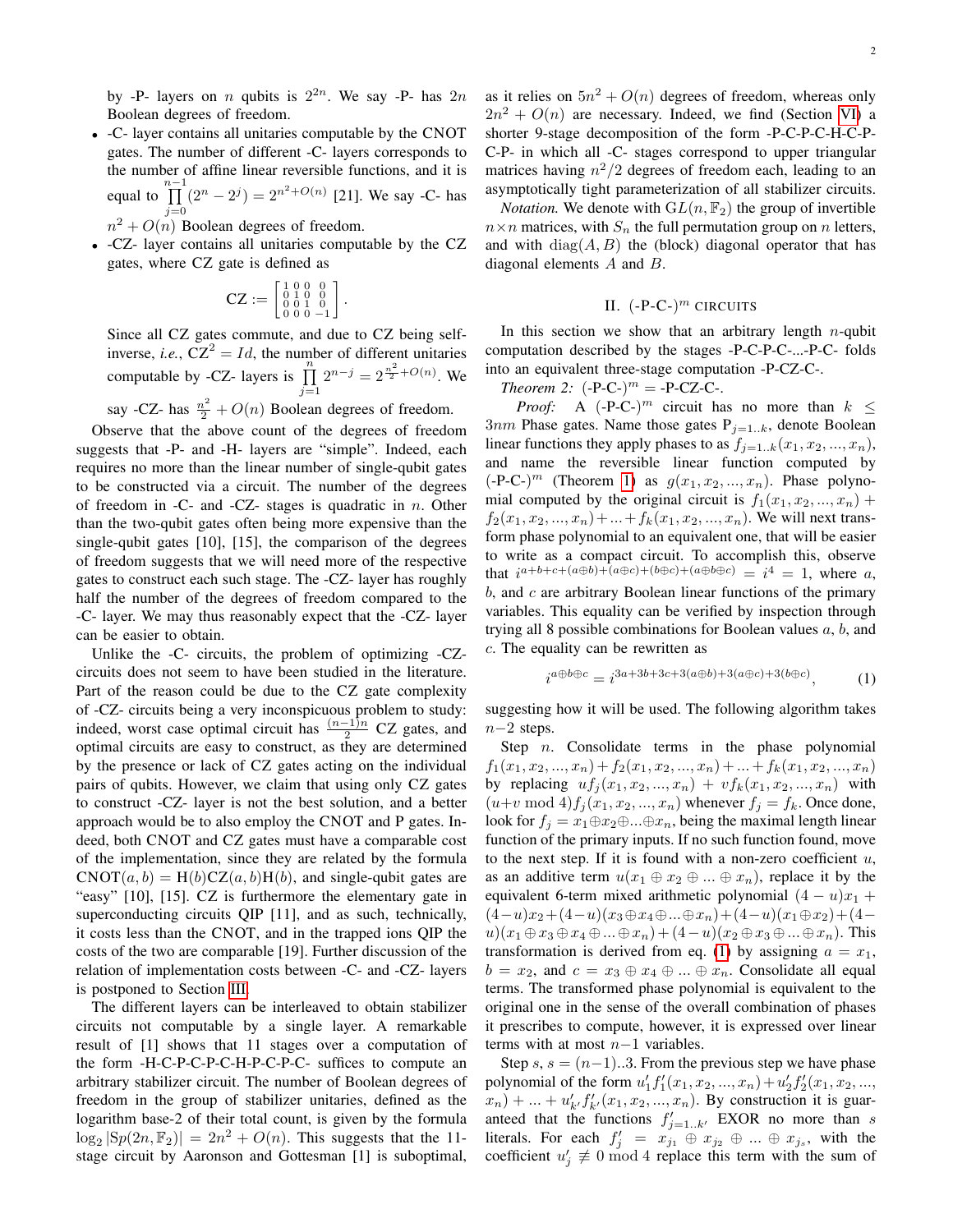six terms, each having no more than  $s-1$  literals by using eq. [\(1\)](#page-1-0) and setting  $a, b$ , and  $c$  to carry linear functions over the non-overlapping non-empty subsets of  $\{x_{j_1}, x_{j_2}, ..., x_{j_s}\}$ whose union gives the entire set  $\{x_{j_1}, x_{j_2}, ..., x_{j_s}\}$ . Value  $s=3$ marks the last opportunity to break down a term in the phase polynomial expression into a set of terms over smaller numbers of variables. Upon completion of this step, the linear functions participating in the phase polynomial expression contain at most two literals each.

The transformed phase polynomial description of the original circuit now has the following form: phase polynomial  $\sum_{n=1}^{\infty}$  $\sum_{j=1}^{n} u_j x_j + \sum_{j=1}^{n}$  $j=1$  $\sum_{n=1}^{\infty}$  $\sum_{k=j+1}^{\infty} u_{j,k}(x_j \oplus x_k)$ , where  $u_{\cdot}, u_{\cdot,\cdot} \in \mathbb{Z}_4$ , and the linear reversible function  $q(x_1, x_2, ..., x_n)$ . We next show how to implement such a unitary as a -P-CZ-C- circuit, focusing separately on the phase polynomial and the linear reversible part. We synthesize individual terms in the phase polynomial as follows.

- For  $j = 1..n$ , the term  $u_j x_j$  is obtained as the singlequbit gate circuit  $P^{u_j}(x_j)$ ;
- For  $j = 1..n$ ,  $k = j+1..n$ , the term  $u_{j,k}(x_j \oplus x_k)$  is obtained as follows:
	- if  $u_{j,k} \equiv 2 \mod 4$ , by the circuit  $P^2(x_j)P^2(x_k) =$  $Z(x_j)Z(x_k);$
	- $-$  if  $u_{j,k} \equiv 1 \text{ or } 3 \mod 4$ , by the circuit  ${\mathtt P}^{u_{j,k}}(x_j) {\mathtt P}^{u_{j,k}}(x_k) {\mathtt C} {\mathtt Z}(x_j, x_k).$

The resulting circuit contains P and CZ gates; it implements phase polynomial  $\sum_{j=1}^{n} u_j x_j + \sum_{j=1}^{n}$  $\sum_{n=1}^{\infty}$  $\sum_{k=j+1} u_{j,k}(x_j \oplus x_k)$  and  $j=1$ the identity linear reversible function. Since all P and CZ gates commute, Phase gates can be collected on the left side of the circuit. This results in the ability to express phase polynomial construction as a -P-CZ- circuit. We conclude the entire construction via obtaining the linear reversible function  $g(x_1, x_2, ..., x_n)$  as a -C- stage, with the overall computation described as a -P-CZ-C- circuit. П

Note that -P-CZ-C- can also be written as -C-P-CZ-, if one first synthesizes the linear reversible function  $g(x_1, x_2, ..., x_n)$  =  $(g_1(x_1, x_2, ..., x_n), g_2(x_1, x_2, ..., x_n), ..., g_n(x_1, x_2, ..., x_n)),$ and then expresses the phase polynomial in terms of the degree-2 terms over the set  ${g_1, g_2, ..., g_n}$ . Other ways to write such a computation include -CZ-P-C- and -C-CZ-P-, that are obtained from the first two by commuting -P- and -CZ- stages.

*Corollary 3:* -H-C-P-C-P-C-H-P-C-P-C- [1] = -H-C-CZ-P-H-P-CZ-C-.

# III. -C- VS -CZ-

<span id="page-2-0"></span>We have previously noted that CNOT and CZ gates have a comparable cost as far as their implementation within some QIP proposals is concerned. In this section, we study {P, CZ, CNOT} implementations of stages -C- and -CZ-. The goal is to provide further evidence in support of the statement that -CZ- can be thought of as a simpler stage compared to the -C- stage, and going beyond counting the degrees of freedom argument.

3

*Lemma 4:* Optimal quantum circuit over {CZ} library for a -CZ- stage has at most  $\frac{n(n-1)}{2}$  CZ gates.

Indeed, all CZ gates commute, which limits the expressive power of the circuits over CZ gates. However, once we add the non-commuting CNOT gate, and after that the Phase gate, the situation changes. We can now implement -CZ- circuits more efficiently, such as illustrated by the circuit identities shown in Fig. [1.](#page-3-0) The unitary implemented by the circuitry shown in Fig. [1](#page-3-0) requires 7 CZ gates as a  ${CZ}$  circuit, 6 gates as a  ${CZ, CNOT}$  circuit, and only 5 two-qubit gates as a {P, CZ, CNOT} circuit. This illustrates that the CNOT and P gates are important in constructing efficient -CZ- circuits.

We may consider adding the P and CZ gates to the {CNOT} library in hopes of constructing more efficient circuits implementing the -C- stage. However, as the following lemma shows, this does not help.

*Lemma 5:* Any {P, CZ, CNOT} circuit implementing an element of the layer -C- using a non-zero number of P and CZ gates is suboptimal.

*Proof:* Each P gate applied to a qubit  $x$  can be expressed as a phase polynomial  $1 \cdot x$  over the identity reversible linear function. Each CZ gate applied to a set of qubits  $y$  and  $z$ can be expressed as a phase polynomial  $y + z + 3(y \oplus z)$  and the identity reversible function. Removing all P and CZ gates from the given circuit thus modifies only the phase polynomial part of its phase polynomial description. Removing all P and CZ gates from the  $\{P, CZ, CNOT\}$  circuit guarantees that the phase polynomial of the resulting circuit equals to the identity, such as required in the -C- stage. This results in the construction of a shorter circuit in cases when the original P and CZ gate count was non-zero.

We next show in Table [I](#page-2-1) optimal counts and upper bounds on the number of gates it takes to synthesize the most difficult function from stages -C- and -CZ- for some small  $n$ . Observe how the two-qubit gate counts for the -CZ- stage, when constructed as a circuit over {P, CZ, CNOT} library, remain lower than those for the -C- stage.

|         | $-CZ$ |                 | -0       |                   |
|---------|-------|-----------------|----------|-------------------|
| n       |       | ${P, CZ, CNOT}$ | ${CNOT}$ | $\{P, CZ, CNOT\}$ |
|         |       |                 |          |                   |
|         |       |                 |          |                   |
|         |       |                 |          |                   |
|         |       |                 | 1つ       |                   |
| TABLE I |       |                 |          |                   |

<span id="page-2-1"></span>GATE COUNTS REQUIRED TO IMPLEMENT ARBITRARY -CZ- AND -C-STAGES FOR SOME SMALL  $n$ : OPTIMAL -CZ- STAGE GATE COUNTS AS CIRCUITS OVER {CZ}, UPPER BOUNDS ON THE TWO-QUBIT GATE COUNT FOR -CZ- OVER {P, CZ, CNOT}, ACHIEVED BASED ON THE APPLICATION OF IDENTITIES FROM FIG. [\(1\)](#page-3-0) APPLIED TO CIRCUITS WITH CZ GATES, AND OPTIMAL {CNOT} AND {P, CZ, CNOT} TWO-QUBIT GATE COUNTS FOR STAGE -C-.

In [21] an asymptotically optimal algorithm for  $\{CNOT\}$ synthesis of arbitrary -C- stage functions was reported, that leads to the worst case gate complexity of  $O\left(\frac{n^2}{\log n}\right)$  $\frac{n^2}{\log n}$ ). It is possible that an asymptotically optimal algorithm for {P, CZ, CNOT} circuits implementing arbitrary -CZ- stage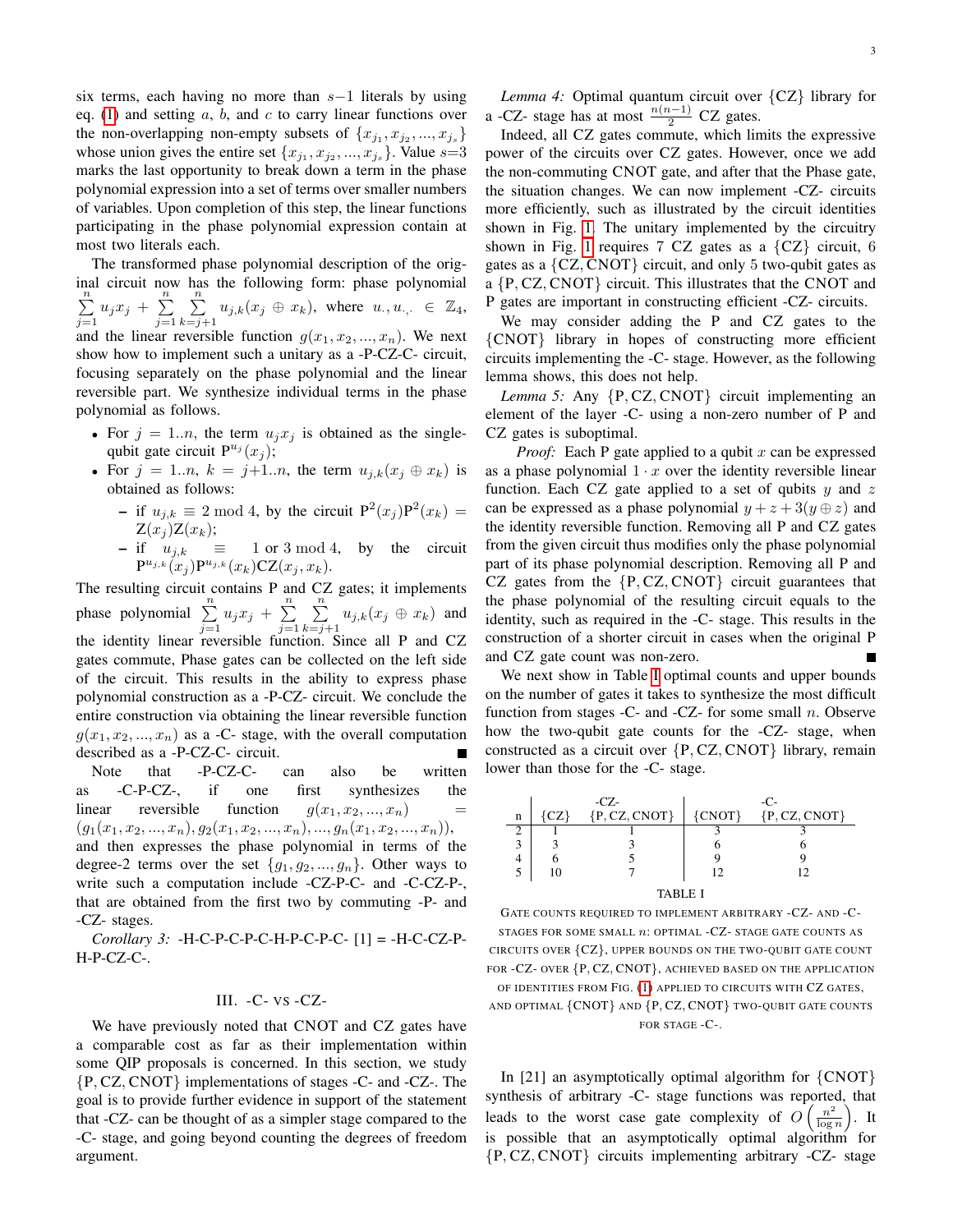

<span id="page-3-0"></span>Fig. 1. Circuit identities illustrating rewriting of the -CZ- circuits.

functions can be developed, at which point its complexity has to be  $O\left(\frac{n^2}{\log n}\right)$  $\left(\frac{n^2}{\log n}\right)$ . To determine which of the two results in shorter circuits, one has to develop constants in front of the leading complexity terms.

We point out that gate count is only one of several possible metrics of efficiency. For instance, two-qubit gate depth over Linear Nearest Neighbour (LNN) architecture is also an important metric of efficiency. This metric has been applied in [18] to show an asymptotically optimal upper bound of  $5n$ CNOT layers required to obtain an arbitrary -C- stage.

Define -CZ- to be -CZ- accompanied by the complete qubit reversal (*i.e.*, the linear reversible mapping  $|x_1x_2...x_n\rangle \mapsto$  $|x_nx_{n-1}...x_1\rangle$ ). We next show that -CZ- can be executed as a two-qubit gate depth- $(2n + 2)$  computation over LNN. This result will be used to reduce depth in the implementation of arbitrary stabilizer circuits.

<span id="page-3-2"></span>*Theorem 6:* -CZ- can be implemented as a CNOT depth- $(2n + 2)$  circuit.

*Proof:* Consider phase polynomial description of the circuit -CZ-. However, rather than describe both parts of the expression, phase polynomial itself and the linear reversible transformation, over the set of primary variables, we will describe phase polynomial over the variables  $y_1, y_2, ..., y_n$ defined as follows:

$$
y_1 := x_1,
$$
  

$$
y_2 := x_1 \oplus x_2,
$$
  

$$
y_n := x_1 \oplus x_2 \oplus \dots \oplus x_n.
$$

This constitutes the change of basis  $\{x_1, x_2, ..., x_n\} \rightarrow$  $\{y_1, y_2, ..., y_n\}$ . Similarly to how it was done in the proof of Theorem [2,](#page-1-1) we reduce phase polynomial representation of -CZ- to the application of Phase gates to the EXORs of pairs and the individual variables from the set  $\{y_1, y_2, ..., y_n\}$ ,

<span id="page-3-1"></span>
$$
\sum_{j=1}^{n} u_j y_j + \sum_{j=1}^{n} \sum_{k=j+1}^{n} u_{j,k} (y_j \oplus y_k), \tag{2}
$$

and the linear reversible function  $g(x_1, x_2, ..., x_n)$  :  $|x_1x_2...x_n\rangle \mapsto |x_nx_{n-1}...x_1\rangle$ . Observe that  $y_i \oplus y_k = x_i \oplus$  $x_{i+1} \oplus ... \oplus x_k$ , and thereby this linear function can be encoded by the integer segment  $[j, k]$ . The primary variable  $x_j$  admits the encoding  $[j, j]$ . We use this notation next. In the following we implement the pair of the phase polynomial expression and the reversal of qubits (a linear reversible function) via a quantum circuit.

Observe that the swapping operation  $g(x_1, x_2, ..., x_n)$ :  $|x_1x_2...x_n\rangle \mapsto |x_nx_{n-1}...x_1\rangle$  can be implemented as a circuit similar to the one from Theorem 5.1 [18] in depth  $2n+2$ . The rest of the proof concerns the ability to insert Phase gates in the circuit accomplishing the reversal of qubits such as to allow the implementation of each term in the phase polynomial, eq. [\(2\)](#page-3-1).

Since our qubit reversal circuit is slightly different from the one used in [18], and we explore its structure more extensively, we describe it next. It consists of  $n+1$  alternating stages,  $S_1$ and  $S_2$ , where

$$
S_1 := \text{CNOT}(x_1; x_2)\text{CNOT}(x_3; x_4)\dots\text{CNOT}(x_{n-2}; x_{n-1})
$$
  
 
$$
\cdot \text{CNOT}(x_3; x_2)\text{CNOT}(x_5; x_4)\dots\text{CNOT}(x_n; x_{n-1})
$$

for odd  $n$ , and

$$
S_1 := \text{CNOT}(x_1; x_2)\text{CNOT}(x_3; x_4)\dots\text{CNOT}(x_{n-1}; x_n)
$$

$$
\cdot \text{CNOT}(x_3; x_2)\text{CNOT}(x_5; x_4)\dots\text{CNOT}(x_{n-1}; x_{n-2})
$$

for even  $n$ , is a depth-2 circuit composed with the CNOT gates. Similarly,

$$
S_2 := \text{CNOT}(x_2; x_1)\text{CNOT}(x_4; x_3)\dots\text{CNOT}(x_{n-1}; x_{n-2})
$$

$$
\cdot \text{CNOT}(x_2; x_3)\text{CNOT}(x_4; x_5)\dots\text{CNOT}(x_{n-1}; x_n)
$$

for odd *n*, and

$$
S_2 := \text{CNOT}(x_2; x_1)\text{CNOT}(x_4; x_3)\dots\text{CNOT}(x_n; x_{n-1})
$$
  
• 
$$
\text{CNOT}(x_2; x_3)\text{CNOT}(x_4; x_5)\dots\text{CNOT}(x_{n-2}; x_{n-1})
$$

for even  $n$ , is also a depth-2 circuit composed with the CNOT gates. We refer to the concatenation of  $S_1$  and  $S_2$  as S. The goal is to show that after  $\lceil \frac{n}{2} \rceil$  applications of the circuit S we are able to cycle through all  $\frac{n(n+1)}{2}$  linear functions  $[j, k]$ ,  $j \leq k$ .

The remainder of the proof works slightly differently depending on the parity of *n*. First, choose odd  $n = 2m+1$ . Consider two patterns of length  $2n-3$ ,

$$
Pj := (n-1, n-3, n-3, ..., 4, 4, 2, 2, 1, 1, 3, 3, ..., n-2, n-2)
$$

and

$$
Pk := (3, 3, 5, 5, ..., n, n, n-1, n-1, n-3, n-3, ... 6, 6, 4, 4, 2).
$$

Observe by inspection that the  $i<sup>th</sup>$  linear function computed by the single application of the stage  $S$  is given by the formula  $[Pj(n-3+i), Pk(i)]$ , where  $Pj(l)$  and  $Pk(l)$  return  $l<sup>th</sup>$  component of the respective pattern. It may further be observed, via direct multiplication by the linear reversible matrix corresponding to the transformation  $S$ , that the  $i<sup>th</sup>$ component upon  $t$  ( $t \leq m$ ) applications of the circuit S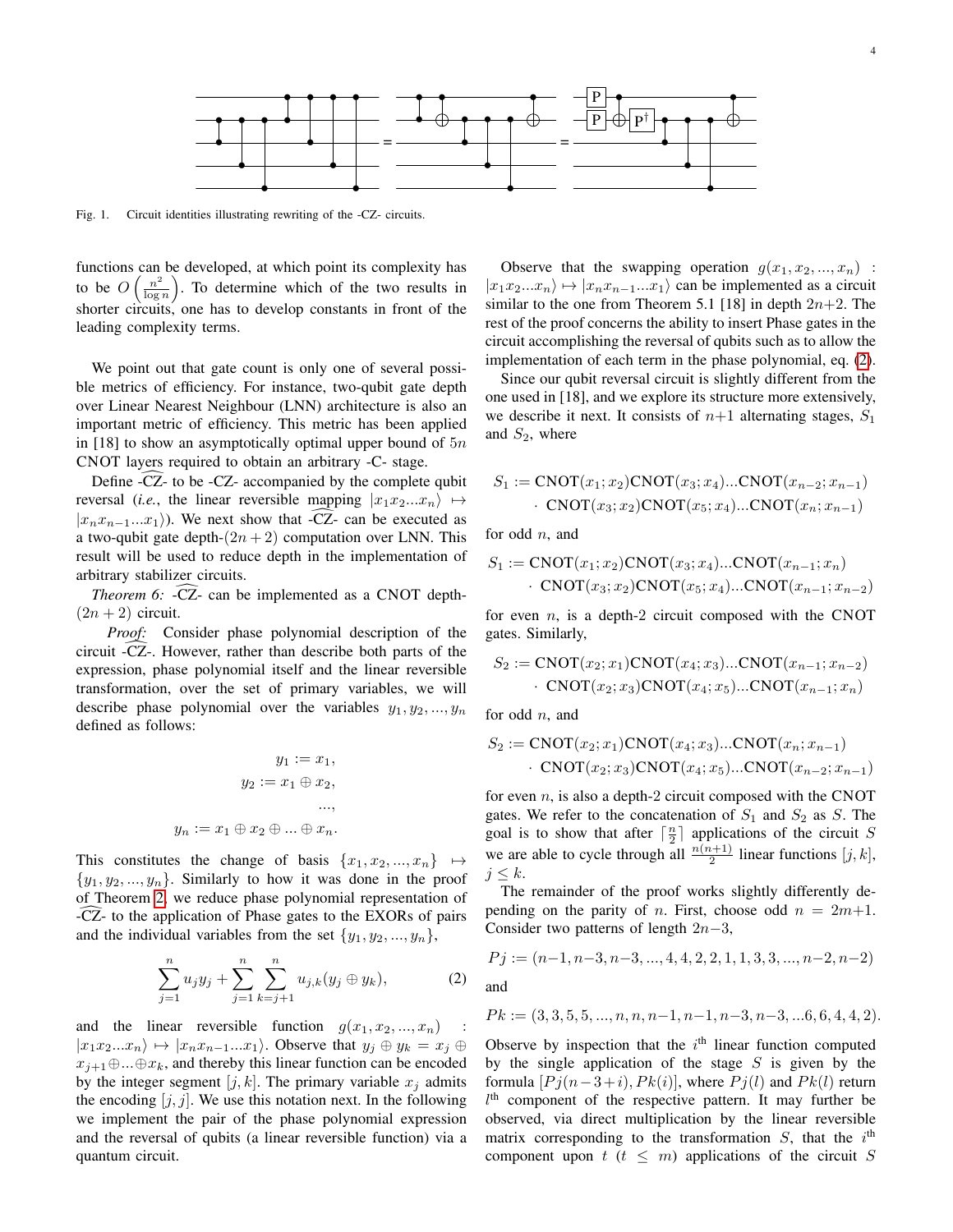

<span id="page-4-0"></span>Fig. 2. Constructing  $\overline{CZ}$  for  $n = 7$ . The circuit uses  $m + 1 = \frac{n-1}{2} + 1 = 4$  depth-4 stages S. Patterns  $Pj$  and  $Pk$  are  $(6, 4, 4, 2, 2, 1, 1, 3, 3, 5, 5)$  and  $(3, 3, 5, 5, 7, 7, 6, 6, 4, 4, 2)$ , correspondingly. A function  $x_j \oplus x_{j+1} \oplus ... \oplus x_k$  of primary variables, that accepts the application of Phase gates to, so long as contained to within the circuit. A total of 4 Phase gate stages is required; Phase gates can be applied to the individual literals selectively in the beginning or at the end of the circuit.

is computable by the following formula,  $[Pj(n-1-2t+1)]$  $i), P k(2t-2+i)$ ] = [ $P j(n-3-2(t-1)+i)$ ,  $P k(2(t-1)+i)$ ]. A simple visual explanation can be given: at each application of S pattern  $P_j$  is shifted by two positions to the left (down, Fig. [2\)](#page-4-0), whereas pattern  $Pk$  gets shifted by two positions to the right (up, Fig. [2\)](#page-4-0).

Observe that every  $[j, k]$ ,  $j = 1..n, k = 1..n, j \leq k$  is being generated. Indeed, a given  $[j, k]$  may only be generated at most once by the 0 to  $m$  applications of the circuit  $S$ . This is because once a given j meets a given  $k$  for the first time, at each following step, the respective value  $k$  gets shifted away from  $i$  to never meet again. We next employ the counting argument to show that all functions  $[j, k]$  are generated. Indeed, the total number of functions generated by 0 to *m* applications of the stage *S* is  $(m+1)n = \left(\frac{n-1}{2} + 1\right)n =$  $\frac{n(n+1)}{2}$ , each linear function generated is of the type  $[j, k]$  $(j = 1..n, k = 1..n, j \le k)$ , none of which can be generated more than once, and their total number is  $\frac{n(n+1)}{2}$ . This means that every  $[j, k]$  is generated.

We illustrate the construction of the circuit implementing -CZ- for  $n = 7$  in Fig. [2.](#page-4-0)

For even  $n = 2m$  the construction works similarly. The patterns P j and P k are  $(n, n-2, n-2, n-4, n-4)$  $4, \ldots, 2, 2, 1, 1, 3, 3, \ldots, n-3, n-3, n-1)$  and  $(3, 3, 5, 5, \ldots, n-3, n-1)$  $1, n-1, n, n, n-2, n-2, ..., 4, 4, 2, 2$ , respectively. The formula for computing the linear function  $[j, k]$  for  $i<sup>th</sup>$  coordinate after t applications of S is  $[Pj(n-2t+i), Pk(2t-2+i)]$ . After  $m$  applications of the circuit  $S$  we generate linear functions  $x_n, x_{n-1}, \ldots, x_4, x_2$  in addition to the m new linear functions of the form  $[j, k]$   $(j < k)$ .

To consider circuit depth makes most sense when applied to measure depth across most computationally intensive operations. In both of the two leading approaches to quantum information processing, and limiting the attention to fully programmable universal quantum machines, superconducting circuits [15] and trapped ions [10], the two-qubit gates take longer to execute and are associated with lower fidelity. As such, they constitute the most expensive resource and motivate our choice to measure depth in terms of the two-qubit operations. The selection of the LNN architecture to measure the depth over is motivated by the desire to restrict arbitrary interaction patterns to a reasonable set. Both superconducting and trapped ions qubit-to-qubit connectivity patterns [10], [15] are furthermore such that they allow embedding the linear chain in them.

A further observation is that the two-qubit CNOT gate may not be native to a physical implementation, and therefore the CNOT implementation may likely use correcting single-qubit gates before and after using a specific two-qubit interaction. This means that interleaving the two-qubit gates with the single-qubit gates such as done in the proof of Theorem [6](#page-3-2) may not increase the depth, and restricting depth calculation to just the two-qubit stages is appropriate. We did, however, report enough detail to develop depth figure over both single- and two-qubit gates for the implementations of stabilizer circuits relying on our construction.

<span id="page-4-1"></span>*Corollary 7:* Arbitrary n-qubit stabilizer unitary can be executed in two-qubit gate depth  $14n-4$  as an  $\{H, P, CNOT\}$ circuit over the LNN architecture.

*Proof:* Firstly, observe that -H-C-CZ-P-H-P-CZ-C = -H-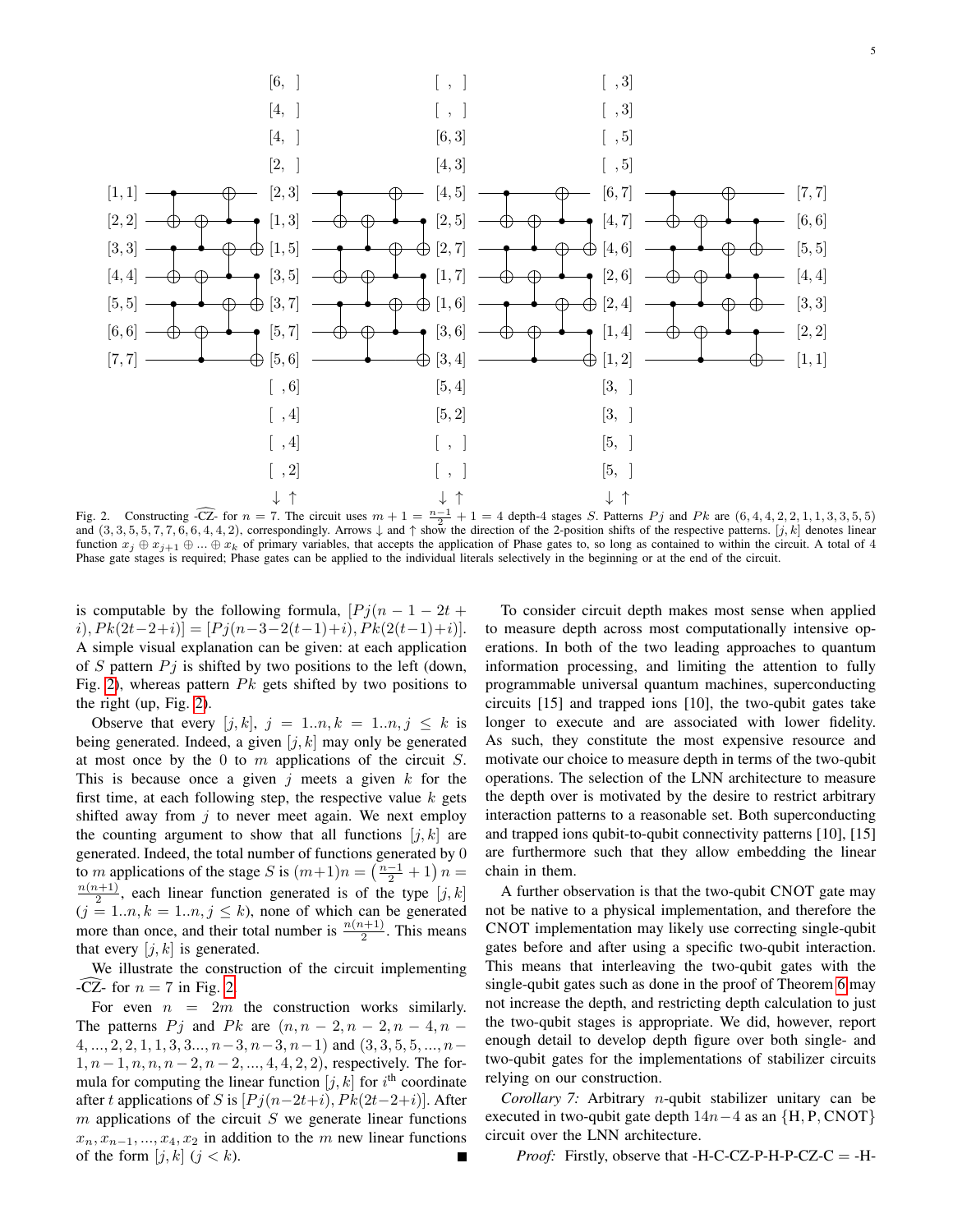6

 $C$ -CZ-P-H-P-CZ-C-. This is because both -CZ- stages reverse the order of qubits, and therefore the effect of the qubit reversal cancels out. The two-qubit gate depth of the  $-C$ - stage is  $5n$ [18], and the two-qubit gate depth of the -CZ- stage is  $2n+2$ , per Theorem [6.](#page-3-2) This means that the overall two-qubit gate depth is  $14n+4$ . This number can be reduced somewhat by the following two observations. Name individual stages in the target decomposition as follows,  $-H-C_1-CL_1-P-H-P-CZ_2-C_2$ . Using the construction in Theorem [6,](#page-3-2) we can implement  $-CZ_1$ without the first  $S$  circuit through applying Phase gates at the end of it (see Fig. [2](#page-4-0) for illustration). The first  $S$  circuit can then be combined with the  $-C_1$ - stage preceding it. This results in the saving of 4 layers of two-qubit computations. Similarly,  $-CZ<sub>2</sub>$ - can be implemented up to S if it is implemented in reverse, and phases are applied in the beginning (the end, but invert the circuit). This allows to merge depth-4 computation S with the stage  $-C_2$ - that follows. These two modifications result in the improved depth figure of  $14n-4$ .

Observe how the aggregate contribution to the depth from both -CZ- stages used in our construction,  $\sim$ 4n, is less than that from a single -C- stage,  $5n$ . The result of [18] can be applied to the 11-stage decomposition -H-C-P-C-P-C-H-P-C-P-C- of  $[1]$  to obtain a two-qubit gate depth- $25n$  LNNexecutable implementation of an arbitrary stabilizer unitary. In comparison, our reduced 8-stage decomposition -H-C-CZ-P-H-P-CZ-C- allows execution in the LNN architecture in only 14n−4 two-qubit stages.

## IV. STABILIZERS AND THE SYMPLECTIC GROUP

We now establish a normal form for stabilizer circuits that eliminates two of the layers of the 11-layer form given in [1], while using same types of layers. As already mentioned, the stabilizer circuits form a finite group which, modulo the group that is generated by the center and the Pauli subgroup, is isomorphic to the binary symplectic group defined as follows (see also [7], [8] and [9, Chap. 2]):

<span id="page-5-0"></span>*Definition 8:* The group  $Sp(2n, \mathbb{F}_2)$  of symplectic matrices of size  $2n \times 2n$  with entries over the finite field  $\mathbb{F}_2 = \{0, 1\}$ is defined as  $Sp(2n, \mathbb{F}_2) := \{A \in GL(n, \mathbb{F}_2) : A^tJA = J\},\$ where  $J = \begin{bmatrix} 0 & 1 \\ 1 & 0 \end{bmatrix}$ , and  $1_n$  and  $0_n$  denote the identity matrix and the all zero matrix of size  $n \times n$  (the subscript may furthermore be dropped when it is clear what the dimension is; 0 may furthermore be used to denote a rectangular matrix), respectively.

Similarly to [1] we can work with a tableau representation for symplectic matrices, where we omit column vector  $r$  as in [1], which corresponds to an overall sign that, if needed, can be obtained via a single layer of  $Z$  gates. Definition [8](#page-5-0) implies that the square block matrix  $M = \begin{pmatrix} A & B \\ C & D \end{pmatrix}$  is symplectic if and only if the following four conditions hold:

<span id="page-5-1"></span>
$$
AtC = CtA, AtD + CtB = \mathbf{1}_n,
$$
  

$$
BtD = DtB, BtC + DtA = \mathbf{1}_n.
$$
 (3)

In other words, two columns  $c_i$  and  $c_j$  of M are perpendicular with respect to the symplectic inner product, unless they form one out of *n* symplectic pairs  $(c_i, c_{n+i})$ , where  $i =$   $0, 1, \ldots, n-1$ , and in which case the symplectic inner product evaluates to 1. It should be noted that if  $M$  is symplectic, so is  $M^{-1}$ , as the symplectic matrices form a group. As  $M^{-1} = \begin{pmatrix} D^t & -B^t \ C^t & 4t \end{pmatrix}$  $-C^t$   $A^t$ ), the equation  $(M^{-1})^t J M^{-1} = J$ implies that the following four conditions hold for  $M$  as well:

<span id="page-5-2"></span>
$$
ABt = BAt, \quad ADt + BCt = \mathbf{1}_n,
$$
  
\n
$$
CDt = DCt, \quad CBt + DAt = \mathbf{1}_n.
$$
 (4)

In other words, also two rows  $r_i$  and  $r_j$  of M are perpendicular with respect to the symplectic inner product, unless they form one out of *n* symplectic pairs  $(r_i, r_{n+i})$ , where  $i =$  $0, 1, \ldots, n-1$ , and in which case the symplectic inner product evaluates to 1.

Equations [\(3\)](#page-5-1) and [\(4\)](#page-5-2) will be useful later when we bring a given stabilizer circuit, represented as a symplectic matrix, into a suitable normal form.

The right side action of the stabilizer circuit layers -H-, -P-, and -C- on a symplectic matrix M can be described as follows (see also [1]):

- Right multiplication with a Hadamard gate on qubit  $k$ corresponds to exchanging columns k and  $n+k$  of M.
- Right multiplication with a Phase gate on qubit  $k$  corresponds to the addition modulo 2 of column  $k$  of  $M$  to column  $n+k$ ;
- Right multiplication with a CNOT gate with control  $j$ and target k,  $1 \leq j, k \leq n$ , corresponds to the addition modulo 2 of column j to column  $k$  of  $M$  and the addition modulo 2 of column  $n+k$  to column  $n+j$  of M.

Similarly, the left side action on the rows of  $M$  can be defined.

## V. BN-PAIRS AND BRUHAT DECOMPOSITION

A property of the symplectic group that we exploit to show an asymptotically optimal decomposition is that this group can be written as a disjoint union

<span id="page-5-3"></span>
$$
Sp(2n, \mathbb{F}_2) = \bigsqcup_{w \in W} BwB,\tag{5}
$$

where B is the Borel subgroup of  $Sp(2n, \mathbb{F}_2)$  and W labels a system of representatives of the Weyl group of  $Sp(2n, \mathbb{F}_2)$ . For complex Lie group this decomposition is also known as the Bruhat decomposition [5]. However, even over a finite field such as  $\mathbb{F}_2$  the decomposition eq. [\(5\)](#page-5-3) can be suitably defined using the notion of BN-pairs [3, Chap. 14], [24]. As we will see below, we can identify B with a subgroup of  $Sp(2n, \mathbb{F}_2)$ that is isomorphic to a subgroup of the upper triangular matrices, and we can identify  $W$  with a wreath product of  $Z_2$  with  $S_n$  which corresponds to the group generated by all qubit permutations together with all possible Hadamard gate combinations on  $n$  qubits.

*Definition 9:* (BN pair) Let G be a group and  $B, N \subseteq G$ be two subgroups such that  $G = \langle B, N \rangle$  and  $T := B \cap N$ is a normal subgroup of  $N$ . Let  $S$  be a set of generators for  $W := N/T$ . Denote by  $C(w) = BwB$  the double coset corresponding to the representative  $w \in W$ . If the following two properties hold for all  $s \in S$  and all representatives  $w \in W$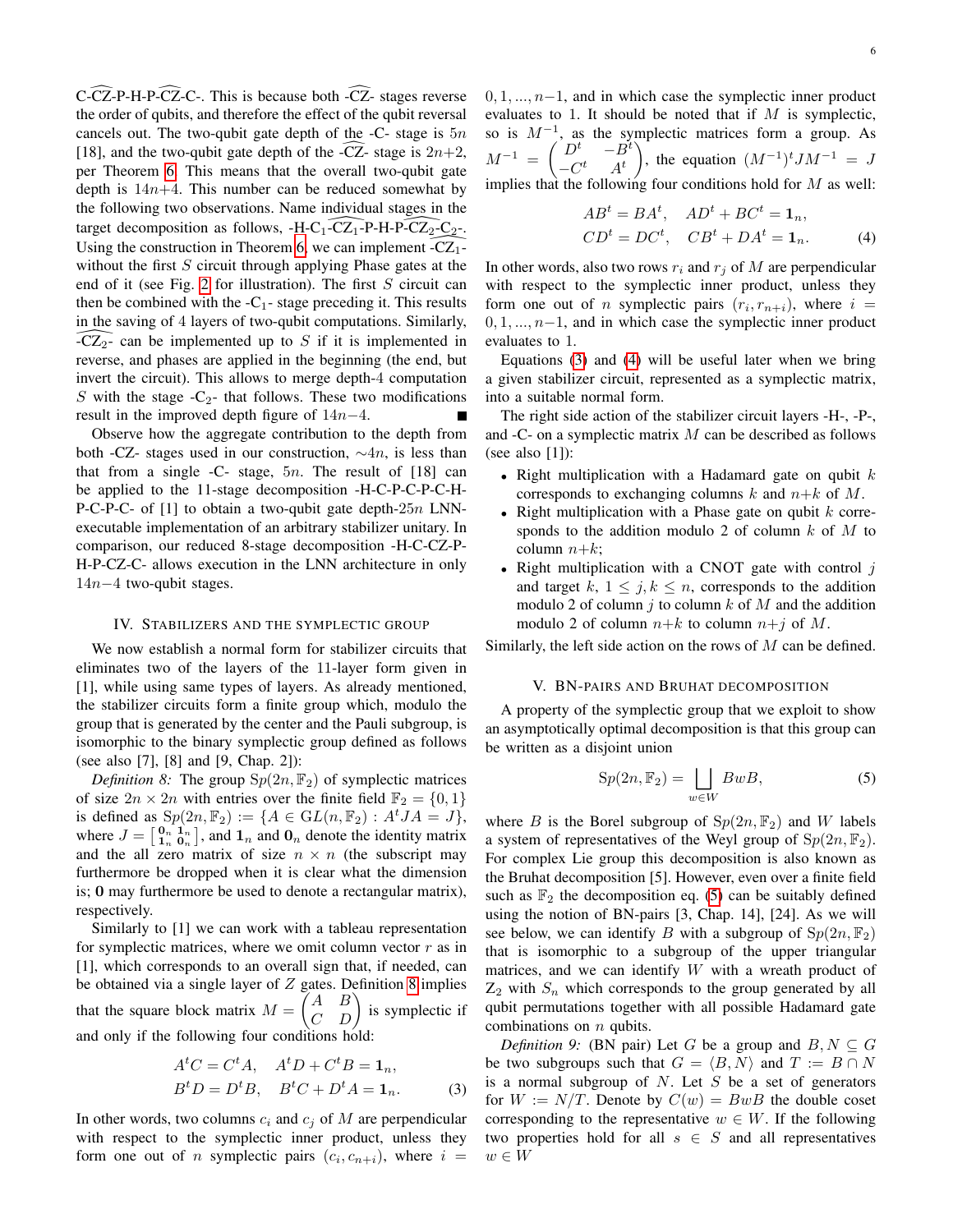$$
\mathcal{C}_n = \left(\begin{array}{c|c} & A & & \\ \hline & & & \\ \hline & & & \\ \hline & & & \\ \hline & & & \\ \hline & & & \\ \hline & & & \\ \hline & & & \\ \hline & & & \\ \hline & & & \\ \hline & & & \\ \hline & & & \\ \hline & & & \\ \hline & & & \\ \hline & & & \\ \hline & & & \\ \hline & & & \\ \hline & & & \\ \hline & & & \\ \hline & & & \\ \hline & & & \\ \hline & & & \\ \hline & & & \\ \hline & & & \\ \hline & & & \\ \hline & & & \\ \hline & & & \\ \hline & & & \\ \hline & & & \\ \hline & & & \\ \hline & & & \\ \hline & & & \\ \hline & & & \\ \hline & & & \\ \hline & & & \\ \hline & & & \\ \hline & & & \\ \hline & & & \\ \hline & & & \\ \hline & & & \\ \hline & & & \\ \hline & & & \\ \hline & & & \\ \hline & & & \\ \hline & & & \\ \hline & & & \\ \hline & & & \\ \hline & & & \\ \hline & & & \\ \hline & & & \\ \hline & & & \\ \hline & & & \\ \hline & & & \\ \hline & & & \\ \hline & & & \\ \hline & & & \\ \hline & & & \\ \h
$$

<span id="page-6-1"></span>Fig. 3. Several important subgroups of the stabilizer group on  $n$  qubits and a visualization of the structure of the corresponding symplectic matrices:  $C_n$ corresponds to the group generated by all CNOT gates. The block D here is equal to  $(A^{-1})^t$ . If we consider only such CNOT $(x, y)$  gates where the control x and the target y labels satisfy  $x \leq y$ , we obtain the subgroup  $C_n^{\downarrow}$ . In circuit terms, this means that the circuits in  $C_n^{\downarrow}$  may be written with only CNOT gates where the targets are lower than the controls. The circuits in  $\mathcal{B}_n^0$  correspond to those that can be written in the form  $c_n^{\downarrow} p c_n^{\downarrow -1}$ , where  $c_n^{\downarrow} \in \mathcal{C}_n^{\downarrow}$  and p is a layer of Phase gates. Necessarily, block B must then be symmetric, *i.e.*,  $B = B<sup>t</sup>$ . Finally,  $B<sub>n</sub>$  denotes a Borel subgroup which is a maximal solvable subgroup of the stabilizer group. Again, matrix block eq written as  $b_n = c_n^{\downarrow} b_n^0$ , where  $c_n^{\downarrow} \in C_n^{\downarrow}$  and  $b_n^0 \in \mathcal{B}_n^0$ . Note further that  $\mathcal{C}_n$  and  $\mathcal{B}_n$  have  $n^2$  Boolean degrees of freedom, whereas  $\mathcal{C}_n^{\downarrow}$  and  $\mathcal{B}_n^0$  have  $n^2/2$ Boolean degrees of freedom.

•  $C(s)C(w) \subseteq C(w) \cup C(sw)$ ,

• 
$$
sBs^{-1} \nsubseteq B
$$
,

then  $(B, N)$  is called a *BN-pair* and the data  $(G, B, N, S)$  is called a *Tits system*, see also [3], [5], [24].

For the group  $G = \text{Sp}(2n, \mathbb{F}_2)$  the subgroup B can be identified with the set  $\mathcal{B}_n$  defined in Fig. [3.](#page-6-1) Completing the description of the BN-pair in case of  $Sp(2n, \mathbb{F}_2)$  we have to determine the subgroups  $N$ ,  $T$ , and  $W$ .

In case of the finite field  $\mathbb{F}_2$  it turns out that T is trivial and N consists of the group generated by all permutation matrices and all Hadamard gates. This means that a set  $S$  of generators for W can be defined as

<span id="page-6-2"></span>
$$
S := \begin{cases} \begin{bmatrix} \mathbf{0}_k & \mathbf{1}_k \\ \mathbf{1}_k & \mathbf{0}_k \\ \mathbf{0}_{n-k} & \mathbf{1}_{n-k} \end{bmatrix} : k = 0..n \end{cases}
$$
\n
$$
\bigcup \left\{ \begin{bmatrix} \tau_i & \tau_i = (i, i+1), i = 1..n-1 \end{bmatrix} \right\}.
$$
\n
$$
(6)
$$

The first set in eq. [\(6](#page-6-2) corresponds to the tensor products of Hadamard matrices, namely  $W = \{w_k : k = 0, 1, ..., n\},\$ where  $w_k = H_2^{\otimes k} \otimes \mathbf{1}_2^{\otimes n-k}$ , whereas the second set corresponds to wire permutations of adjacent wires. Furthermore, we note that

$$
\mathcal{B}_n = \left\{ \left[ \begin{array}{cc} A & \mathbf{0}_n \\ \mathbf{0}_n & (A^t)^{-1} \end{array} \right] \left[ \begin{array}{cc} \mathbf{1}_n & B \\ \mathbf{0}_n & \mathbf{1}_n \end{array} \right] \\ : A \in GL(n, \mathbb{F}_2), B \in \mathbb{F}_2^{n \times n}, B = B^t \right\},
$$

which implies that  $\mathcal{B}_n$  is isomorphic to a subgroup of the upper triangular matrices, *i.e.*, in particular, it is a solvable group. This decomposition also implies that there are  $n^2/2$ Boolean degrees of freedom in the part corresponding to  $A$  0<sub>n</sub>  $\mathbf{0}_n \quad (A^t)^{-1}$ 1 and  $n^2/2$  Boolean degrees of freedom in the part corresponding to  $\begin{bmatrix} 1_n & B \\ 0 & 1 \end{bmatrix}$  $\mathbf{0}_n$  1<sub>n</sub> as  $B$  is symmetric. Hence, matrices in  $\mathcal{B}_n$  have an overall of  $n^2$  Boolean degrees of freedom.

Finally, note that the elements of the form  $diag(\tau, \tau)$ stabilize the set  $\mathcal{B}_n^0$  as they leave the diagonal part invariant and map the set of symmetric matrices into itself.

## VI. COMPUTING THE BRUHAT DECOMPOSITION

<span id="page-6-0"></span>We first state two lemmas that will be useful later for a step-wise decomposition of a given stabilizer circuit.

<span id="page-6-3"></span>*Lemma 10 ([1]):* For any symmetric matrix  $A \in \mathbb{F}_2^{n \times n}$ there exist matrices  $\Lambda, U \in \mathbb{F}_2^{n \times n}$  such that  $A = U U^t + \Lambda$ , where  $\Lambda$  is diagonal and U invertible and upper triangular.

*Proof:* In [1] a decomposition  $M = LL^t + \Lambda$  was derived, where  $L$  is lower triangular. By conjugating this expression with a permutation matrix that exchanges the rows  $(1, n), (2, n - 1), \dots$  we see that the same proof also gives rise to a decomposition into  $M = U U^t + \Lambda'$  with U upper triangular and some diagonal matrix  $\Lambda'$ .

*Corollary 11:* Any matrix in  $\mathcal{B}_n$  can be written in the form -C-P-C-P- or alternatively in the form -P-C-P-C- with all -Clayers consisting of gates in  $C_n^{\downarrow}$ .

*Proof:* To see this, we first apply Lemma [10](#page-6-3) decompose a given matrix  $A = \begin{bmatrix} 1_n & B \\ 0 & 1 \end{bmatrix}$  $\mathbf{0}_n$  1<sub>n</sub> into the product  $A = \begin{bmatrix} 1_n & UU^t \\ 0 & 1 \end{bmatrix}$  $\mathbf{0}_n$  1<sub>n</sub>  $\left[\begin{array}{cc} 1_n & \Lambda\end{array}\right]$  $\mathbf{0}_n$  1<sub>n</sub> . Now, the first factor can be implemented in the form -C-P-C- and we get the following overall circuit of the form -C-P-C-P- for A:

$$
A = \left[ \begin{array}{cc} U & \mathbf{0} \\ \mathbf{0} & (U^t)^{-1} \end{array} \right] \left[ \begin{array}{cc} \mathbf{1} & \mathbf{1} \\ \mathbf{0} & \mathbf{1} \end{array} \right] \left[ \begin{array}{cc} U^{-1} & \mathbf{0} \\ \mathbf{0} & U^t \end{array} \right] \left[ \begin{array}{cc} \mathbf{1} & \Lambda \\ \mathbf{0} & \mathbf{1} \end{array} \right].
$$

Clearly, the -C- layers are in  $C_n^{\downarrow}$ . The other decomposition -P-C-P-C- is obtained similarly, by factoring out the  $\Lambda$  component on the left.

<span id="page-6-4"></span>*Lemma 12:* For any matrix  $M \in \mathbb{F}_2^{n \times 2n}$  that is the lower  $n \times 2n$  part of a  $2n \times 2n$  symplectic matrix, there exist a lower triangular matrix  $L$ , an upper triangular matrix  $U$ , permutation matrices  $\sigma, \tau \in S_n$ , and  $k, 0 \leq k \leq n$ , such that

$$
M = L \sigma \begin{bmatrix} \mathbf{1}_k & \mathbf{0} & D_1 & D_2 \\ \mathbf{0} & \mathbf{0} & \mathbf{0} & \mathbf{1}_{n-k} \end{bmatrix} \text{diag}(\tau, \tau) \text{diag}(U, (U^{-1})^t).
$$
  
*Proof:* The main idea is to use the fact that any matrix

 $M \in \mathbb{F}_2^{n \times 2n}$  can be decomposed into the product of a triangular matrix, a permutation pattern (*i.e.*, a matrix that has at most one non-zero entry in each row and column), and another triangular matrix. LU decomposition with pivoting is a special case of this decomposition [12, Theorem 3.4.2], [14, Theorem 3.5.7], however, in our situation we cannot assume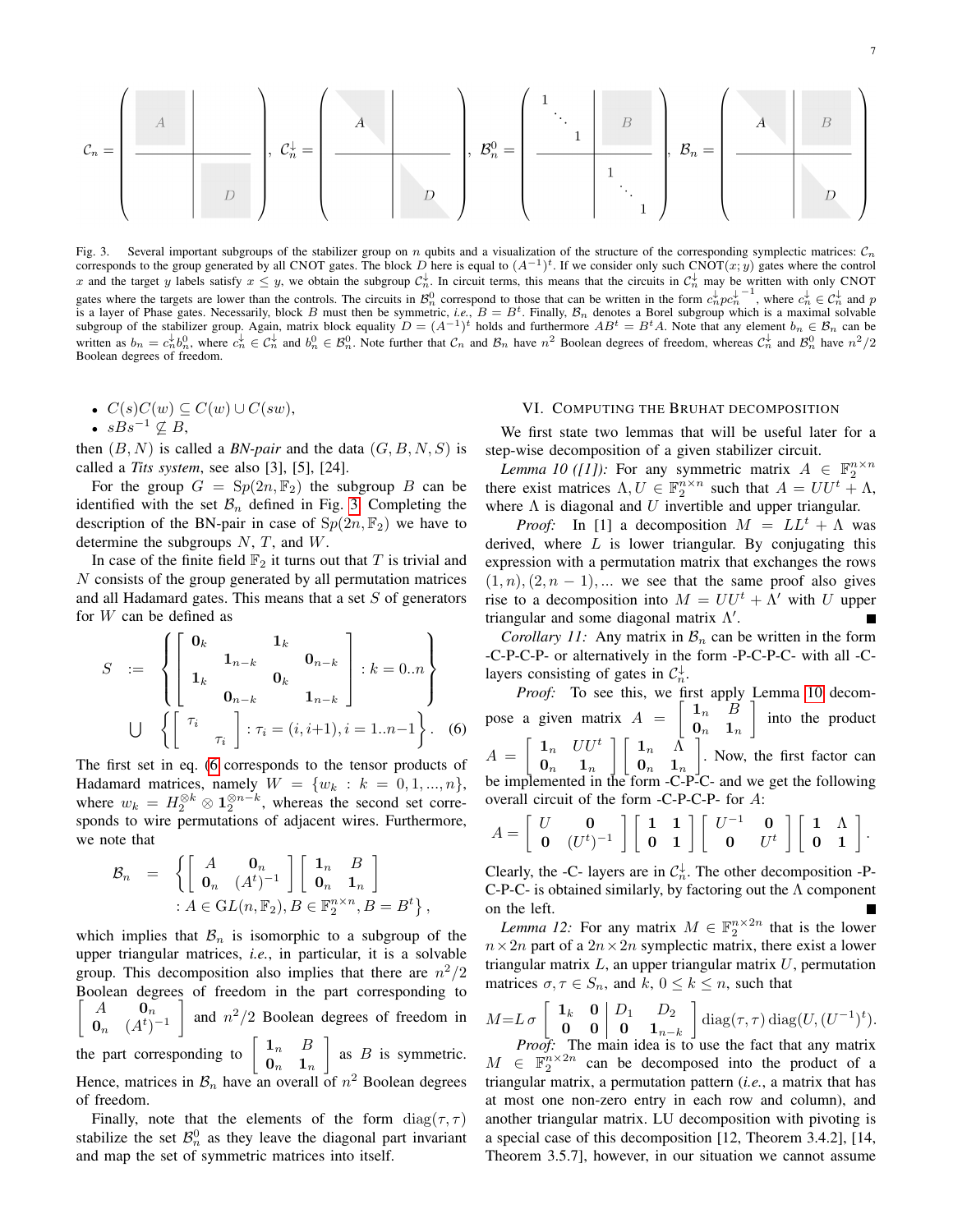that we know the pivoting of the matrix. Using  $L$ ,  $P$ , and  $U$  as shorthand for lower triangular, permutation pattern, and upper triangular matrices, it is known that all four combinations  $M = LPL = LPU = UPL = UPU$  are possible, see,  $e.g., [23]$  for a discussion. For instance, for  $LPL$  we start in the upper right hand corner of  $M$  and eliminate the non-zero matrix entries going down and left. For  $LPU$ , we start in the upper left corner and eliminate the non-zero matrix entries going down and right. The remaining pattern defines the Ppart of the matrix.

Since, by assumption, M is a part of the  $2n \times 2n$  symplectic matrix, we obtain that  $rk(M) = n$  which means that using an  $LPU$  decomposition on the left  $n \times n$  block of M we can find  $L_1$  and  $U_1$  such that  $L_1 M \text{diag}(U_1, (U_1^{-1})^t) = [P_1 | M_1]$ , where  $P_1$  is a permutation pattern and  $M_1$  is another matrix. By considering the support of  $P_1$  we can define row indices  $R := \{i \in \{1, 2, ..., n\} : (P_1)_{i,*} = 0^n\}$  and column indices  $C := \{j \in \{1, 2, ..., n\} : (P_1)_{*,j} = 0^n\}$ . If  $k :=$  $rk(P_1)$ , then clearly  $|R| = |C| = n-k$ . Using an LPL decomposition on the restriction of the right block  $M_1$  of this new matrix to the rows and columns in  $R \times C$ , we therefore obtain  $L_2$ ,  $L'_2$ , and permutation matrices  $\sigma$ ,  $\tau$  such that  $\sigma L_2 L_1 M \text{diag}(U_1, (U_1^{-1})^t) \text{diag}(((L'_2)^{-1})^t, L'_2)$ <br>  $\begin{bmatrix} 1_k & 0 \end{bmatrix}$   $D_1$   $D_2$   $\begin{bmatrix} 0 & 0 \end{bmatrix}$  $\int \text{diag}(\tau, \tau) =$  $\mathbf{1}_k$  **0**  $D_1$   $D_2$  $\begin{array}{|c|c|c|} \hline \textbf{0} & \textbf{0} & \textbf{0} & \textbf{1}_{n-k} \hline \end{array}$ for certain  $D_1 \in \mathbb{F}_2^{k \times k}$  and  $D_2 \in$  $\bar{\mathbb{F}}_2^{k\times(n-k)}$ .

<span id="page-7-0"></span>*Theorem 13:* Any Clifford circuit on *n* qubits can written in the form -P-C-P-C-H-C-P-C-P-.

*Proof:* We start with the  $2n \times 2n$  symplectic matrix M of the form

$$
M = \left[\begin{array}{c|c} A & B \\ \hline C & D \end{array}\right],
$$

where A, B, C, and D are in  $\mathbb{F}_2^{n \times n}$ . We next give an algorithm that synthesizes  $M$  in a canonical form. The algorithm proceeds in several steps, by clearing out the entries of M via left-hand and right-hand multiplications by other matrices, until finally only a permutation matrix remains, which then corresponds to a Hadamard layer up to a permutation of qubits.

Step 1. We apply Lemma [12](#page-6-4) to the submatrix  $[C|D]$ . Note that since  $M \in Sp(2n, \mathbb{F}_2)$  we have  $C^t D = D^t C$ , *i.e.*, the conditions to the lemma are satisfied and we can find a lower triangular matrix  $L \in GL(n, \mathbb{F}_2)$  and an upper triangular matrix  $U \in GL(n, \mathbb{F}_2)$  and two permutation matrices  $\sigma, \tau \in$  $S_n$  such that

$$
\sigma L[C|D] \left[ \begin{array}{cc} U & \mathbf{0} \\ \mathbf{0} & (U^t)^{-1} \end{array} \right] \left[ \begin{array}{cc} \tau & \mathbf{0} \\ \mathbf{0} & \tau \end{array} \right]
$$

$$
= \left[ \begin{array}{cc} \mathbf{1}_k & \mathbf{0} \\ \mathbf{0} & \mathbf{0} \end{array} \right] \left[ \begin{array}{cc} D_1 & D_2 \\ \mathbf{0} & \mathbf{1}_{n-k} \end{array} \right],
$$

where  $0 \le k \le n$ ,  $D_1 \in \mathbb{F}_2^{k \times k}$ ,  $D_2 \in \mathbb{F}_2^{k \times (n-k)}$ , and 0 denotes all zero-matrices of the appropriate sizes. Application of these operations to the initial matrix forces some simplifications:

$$
\begin{bmatrix}\n\sigma & \mathbf{0} \\
\mathbf{0} & \sigma\n\end{bmatrix}\n\begin{bmatrix}\n(L^t)^{-1} & \mathbf{0} \\
\mathbf{0} & L\n\end{bmatrix} M \begin{bmatrix}\nU & \mathbf{0} \\
\mathbf{0} & (U^t)^{-1}\n\end{bmatrix} \begin{bmatrix}\n\tau & \mathbf{0} \\
\mathbf{0} & \tau\n\end{bmatrix}
$$
\n
$$
= \begin{bmatrix}\nA_1 & A_2 & B_1 & B_2 \\
A_3 & A_4 & B_3 & B_4 \\
\mathbf{1}_k & \mathbf{0} & D_1 & D_2 \\
\mathbf{0} & \mathbf{0} & \mathbf{0} & \mathbf{1}_{n-k}\n\end{bmatrix} =: M_1.
$$

Here,  $A_2 = 0$  (implying  $A_4 = 1_{n-k}$ ) and  $A_1$  is symmetric because of the symplectic condition between the last two block rows and the first two block rows of this matrix.

Step 2. We left multiply the matrix  $M_1$  by a matrix in  $\mathcal{B}_n^0$ , as follows:

$$
\begin{bmatrix}\n\mathbf{1}_k & \mathbf{0} & A_1 & A_3^t \\
\mathbf{0} & \mathbf{1}_{n-k} & A_3 & \mathbf{0} \\
\mathbf{0} & \mathbf{0} & \mathbf{1}_k & \mathbf{0} \\
\mathbf{0} & \mathbf{0} & \mathbf{0} & \mathbf{1}_{n-k}\n\end{bmatrix}\n\begin{bmatrix}\nA_1 & \mathbf{0} & B_1 & B_2 \\
A_3 & \mathbf{1}_{n-k} & B_3 & B_4 \\
\mathbf{1}_k & \mathbf{0} & D_1 & D_2 \\
\mathbf{0} & \mathbf{0} & \mathbf{1}_{n-k} & B_3' & B_4' \\
\mathbf{1}_k & \mathbf{0} & D_1 & D_2 \\
\mathbf{0} & \mathbf{0} & \mathbf{0} & \mathbf{1}_{n-k}\n\end{bmatrix}
$$
\n
$$
= \begin{bmatrix}\n\mathbf{0} & \mathbf{0} & B_1' & B_2' \\
\mathbf{0} & \mathbf{1}_{n-k} & B_3' & B_4' \\
\mathbf{1}_k & \mathbf{0} & D_1 & D_2 \\
\mathbf{0} & \mathbf{0} & \mathbf{0} & \mathbf{1}_{n-k}\n\end{bmatrix} =: M_2.
$$

Note that since  $A_1$  is symmetric the matrix  $\begin{bmatrix} A_1 & A_3^t \\ A_3 & 0 \end{bmatrix}$  is symmetric as well. We can apply Lemma [10](#page-6-3) to obtain a decomposition of this upper triangular symplectic matrix applied from the left as -P-C-P-C-, where all -C- layers are in  $C_n^{\downarrow}$ .

Step 3. Note that because of the symplectic condition between columns one and three of  $M_2$  we must have  $B_1' = \mathbf{1}_k$ and  $D_1$  is symmetric. Similarly, the symplectic condition between columns two and four of  $M_2$  implies that  $B'_2 = 0$ and  $B'_4$  is symmetric. Moreover, by considering the symplectic condition between rows two and three, which needs to be zero, we obtain that  $B'_3 = D_2^t$ . We can therefore apply a final column operation to  $M_2$  to clear out the remaining entries by multiplying on the right

$$
\begin{bmatrix}\n0 & 0 & 1_k & 0 \\
0 & 1_{n-k} & D_2^t & B'_4 \\
1_k & 0 & D_1 & D_2 \\
0 & 0 & 0 & 1_{n-k}\n\end{bmatrix}\n\begin{bmatrix}\n1_k & 0 & D_1 & D_2 \\
0 & 1_{n-k} & D_2^t & B'_4 \\
0 & 0 & 1_k & 0 \\
0 & 0 & 0 & 1_{n-k}\n\end{bmatrix}
$$
\n
$$
=\n\begin{bmatrix}\n0 & 0 & 1_k & 0 \\
0 & 1_{n-k} & 0 & 0 \\
1_k & 0 & 0 & 0 \\
0 & 0 & 0 & 1_{n-k}\n\end{bmatrix} =: M_3.
$$

As in Step 2, the symmetric (this follows from its block expression and the previously established notion that both  $D_1$ and  $B'_4$  are symmetric) matrix  $\begin{bmatrix} D_1 & D_2 \\ D_2^t & B'_4 \end{bmatrix}$  can be decomposed using Lemma [10](#page-6-3) to obtain a representation of the overall upper triangular matrix applied from the right in the form -P-C-P-C-, where again all -C- layers are in  $C_n^{\downarrow}$ .

The final matrix  $M_3$  corresponds to a sequence of Hadamard gates applied to the first  $k$  qubits.

Overall, we applied the sequence

$$
U_1 \pi_1 T_1 M T_2 \pi_2 U_2 = H,
$$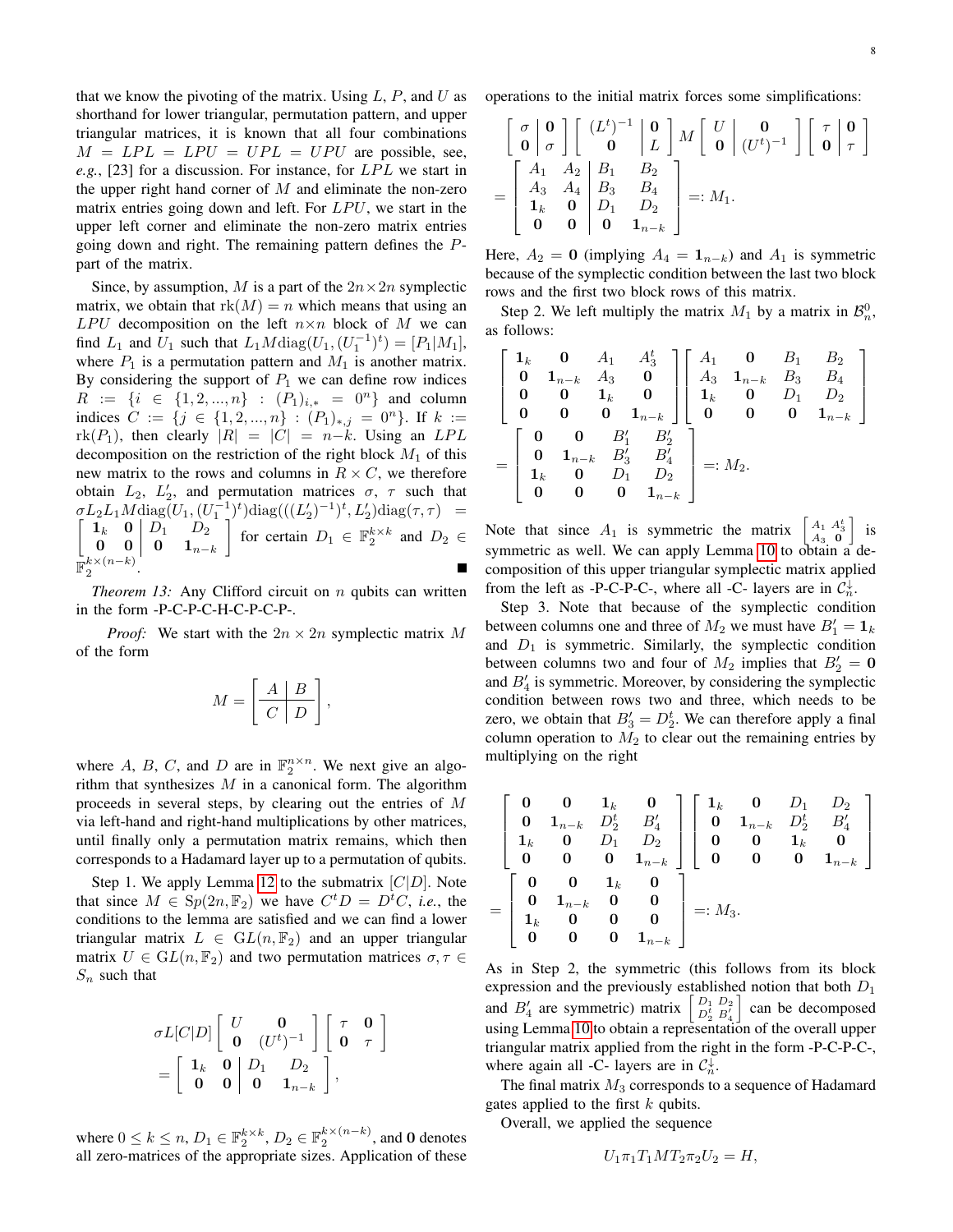where  $H$  is a product of Hadamard matrices applied to the first k basis states,  $T_1, T_2 \in C_n^{\downarrow}, \pi_1, \pi_2 \in S_n$ , and  $U_1, U_2 \in B_n^0$ . Multiplication by inverses from both sides yields

$$
M=T_1^{-1}\pi_1^{-1}U_1^{-1}HU_2^{-1}\pi_2^{-1}T_2^{-1}
$$

.

Now, notice that permutations stabilize  $\mathcal{B}_n^0$ , *i.e.*, we can find  $V_1, V_2 \in \mathcal{B}_n^0$  such that

$$
M = T_1^{-1} V_1 \pi_1^{-1} H \pi_2^{-1} V_2 T_2^{-1}.
$$

Note that  $V_1$  is of the form -C-P-C-P- with the first -C- layer in  $C^{\downarrow}$ , *i.e.*,  $T_1^{-1}$  and  $V_1$  can be combined into one matrix  $W_1 \in \mathcal{B}_n$ . Similarly,  $V_2$  can be written in the form -P-C-P-Cand therefore  $V_2$  and  $T_2^{-1}$  can be combined into one matrix  $W_2 \in \mathcal{B}_n$ . Note finally that we can implement  $\pi_1^{-1} H \pi_2^{-1}$  using a single layer of Hadamard gates  $H_1$  acting non-trivially on some  $k$  qubits, and merge the qubit swapping stage with either  $W_1$  or  $W_2$ . Overall, we have that M can be written as

$$
M = W_1 H \pi W_2 \in \text{-C-P-C-P-H-P-C-P-C-}.
$$

Since -C-P-C-P- circuit can be written as a -P-C-P-C- circuit, the claimed decomposition follows.

Combining the results of Theorems [2](#page-1-1) and [13,](#page-7-0) and Corollary [7](#page-4-1) allows to obtain the main result of this paper,

*Corollary 14:* An arbitrary stabilizer circuit can be written as a 7-stage layered decomposition -C-CZ-P-H-P-CZ-C-. It is executable in the LNN architecture as a two-qubit gate depth-  $(14n - 4)$  circuit.

*Corollary 15:* Defining  $B := B_n$  and  $N (= W)$  to be the group generated by -H- and all wire permutations we obtain that B and N define a BN-pair for  $Sp(2n, \mathbb{F}_2)$ .

*Proof:* From Theorem [13](#page-7-0) we obtain, in particular, that B and N generate the entire group  $Sp(2n, \mathbb{F}_2)$ . Clearly we have that  $T = B \cap N$  is trivial, *i.e.*, it is normal in N. The stated property  $sBs^{-1} \nsubseteq B$  for all  $s \in S$  clearly holds for our choice of the generator set  $S$  in eq. [\(6\)](#page-6-2), as Hadamard as well as qubit swaps do not preserve the directional CNOT gates. Finally, to establish the coset multiplication rule  $C(s)C(w)$  $C(w) \cup C(sw)$  we use [6, Chap. V.6].

*Corollary 16:* The Bruhat decomposition gives rise to an asymptotically tight parametrization of all  $2^{2n^2+O(n)}$  stabilizer circuits.

*Proof:* This is a direct consequence of the decomposition into layers of the form -C-P-C-P-H-P-C-P-C- proved in Theorem [13.](#page-7-0) From the proof of the theorem we see that the -C-P-C-P- and the -P-C-P-C- layers correspond to the elements of  $B_n$ , each of which has  $n^2+o(n^2)$  Boolean degrees of freedom. This yields the claimed statement.

## VII. NORMAL FORM FOR STABILIZER CIRCUITS

The Bruhat decomposition eq. [\(5\)](#page-5-3) allows us to characterize the possible block structures that stabilizer operators might have when considered as a unitary matrix of size  $2^n \times 2^n$  and how they behave under multiplication.

*Definition 17:* Let C be a stabilizer circuit. Let  $B \cdot w(C) \cdot B$ denote the unique double coset that  $C$  lies in. Then we can represent  $w(C)$  by an element in  $\mathbb{Z}_2^n \rtimes S_n$ , or equivalently by a matrix of the form  $U\pi$ , where U is a tensor product of k Hadamard matrices, where  $1 \leq k \leq n$  and  $\pi$  is a permutation matrix of  $n$  wires. By rearranging the non-identity Hadamard operators, we can represent such an element  $U\pi$  in a form  $\sigma(1_2^{\otimes n-k} \otimes H^{\otimes k})\tau$ , where  $\pi = \sigma\tau$ . We call  $(k, \sigma, \tau)$  the block structure of C.

Note that whereas U and  $\pi$  are unique, in general  $\sigma$  and  $\tau$ are not, as there is a degree of freedom corresponding to elements in  $S_{n-k} \times S_k$ . However, the collection  $I \subset \mathbb{Z}_{2^n}^2$  defined as  $I := \left\{ (i, j) : |C_{i,j}| = \frac{1}{\sqrt{2}^k} \right\}$  is uniquely defined by C and the corresponding block structure  $(k, \sigma, \tau)$ . As a corollary to Theorem [13](#page-7-0) we obtain the following multiplication rule for block structures.

*Corollary 18:* Let  $C_1$  and  $C_2$  be stabilizer circuits with block structures  $(k_1, \sigma_1, \tau_1)$  and  $(k_2, \sigma_2, \tau_2)$ , respectively. Then the block structure of  $C_1C_2$  is of the form  $(m, \sigma_3, \sigma_3^{-1}\sigma_1\tau_1\sigma_2\tau_2)$ , where  $0 \le m \le k_1+k_2$  and  $\sigma_3 \in S_n$ .

*Proof:* Let  $w(C_1) = U\pi$  denote the representative of  $C_1$ in the Weyl group. Write  $w(C_1)$  as a product over the generators  $S = S_h \cup S_p$  where  $S_h = \{h_i = \mathbf{1}_i : i \in \{1, 2, ..., n\}\}\$ and  $S_p = \{p_i = (i, i + 1) : i \in \{1, 2, ..., n-1\}\}\.$  As the Weyl group is a semidirect product we can collect the factors corresponding to  $S_h$  and  $S_p$  together and write  $w(C_1)$  =  $\prod_{i=1}^{k_1} h_{t_{1,i}} \prod_{j=1}^{n_1} p_{s_{1,i}}$ . We similarly write  $w(C_2)$  and note that as W is a semidirect product, we get  $w(C_1)w(C_2) =$  $\prod_{i=1}^{k_1} h_{t_{1,i}} \prod_{i=1}^{k_2} h_{\pi t_{2,i}} \prod_{j=1}^{n_1} p_{s_{1,i}} \prod_{j=1}^{n_2} p_{s_{2,i}}$ . As there might be cancellation between the Hadamard matrices  $\prod_{i=1}^{k_1} h_{t_1,i_2}$ and  $\prod_{i=1}^{k_2} h_{\pi t_{2,i}}$ , we obtain that the Hadamard block can have m non-trivial factors where  $0 \le m \le k_1+k_2$ . The permutational parts multiply, *i.e.*, we conclude that the permuted block structure of the product is of the claimed form.

### VIII. CONCLUSION

In this paper, we reduced the 11-stage computation -H-C-P-C-P-H-P-C-P-C- [1] into the 9-stage decomposition -C-P-C-P-H-P-C-P-C- relying on the Bruhat decomposition of the symplectic group. We showed that all -C- stages in our 9 stage decomposition correspond to upper triangular matrices. This leads to an asymptotically tight parameterization of the stabilizer group, matching its number of  $2^{2n^2+O(n)}$  degrees of freedom. We then derived a 7-stage decomposition of the form -C-CZ-P-H-P-CZ-C-, that relies on the stage -CZ-, not considered by [1]. We showed evidence that the -CZ- stage is likely superior to the comparable -C- stage. Indeed, the number of the Boolean degrees of freedom in the -CZ- stage is only about a half of that in the -C- stage, two-qubit gate counts for optimal implementations of -CZ- circuits remain smaller than those for -C- circuits (see Table [I\)](#page-2-1), and -CZ- computations were possible to implement in a factor of 2.5 less depth than that for -C- stage computations over LNN architecture.

We reported a two-qubit gate depth- $(14n - 4)$  implementation of stabilizer unitaries over the gate library  $\{H, P, CNOT\}$ , executable in the LNN architecture. This improves previous result, a depth-25n circuit [1], [18] executable over LNN architecture.

Our 7-stage construction can be written in 16 different ways, by observing that -C-CZ-P- can be written in 4 different ways: -C-CZ-P-, -C-P-CZ-, -P-CZ-C-, and -CZ-P-C-. For the purpose